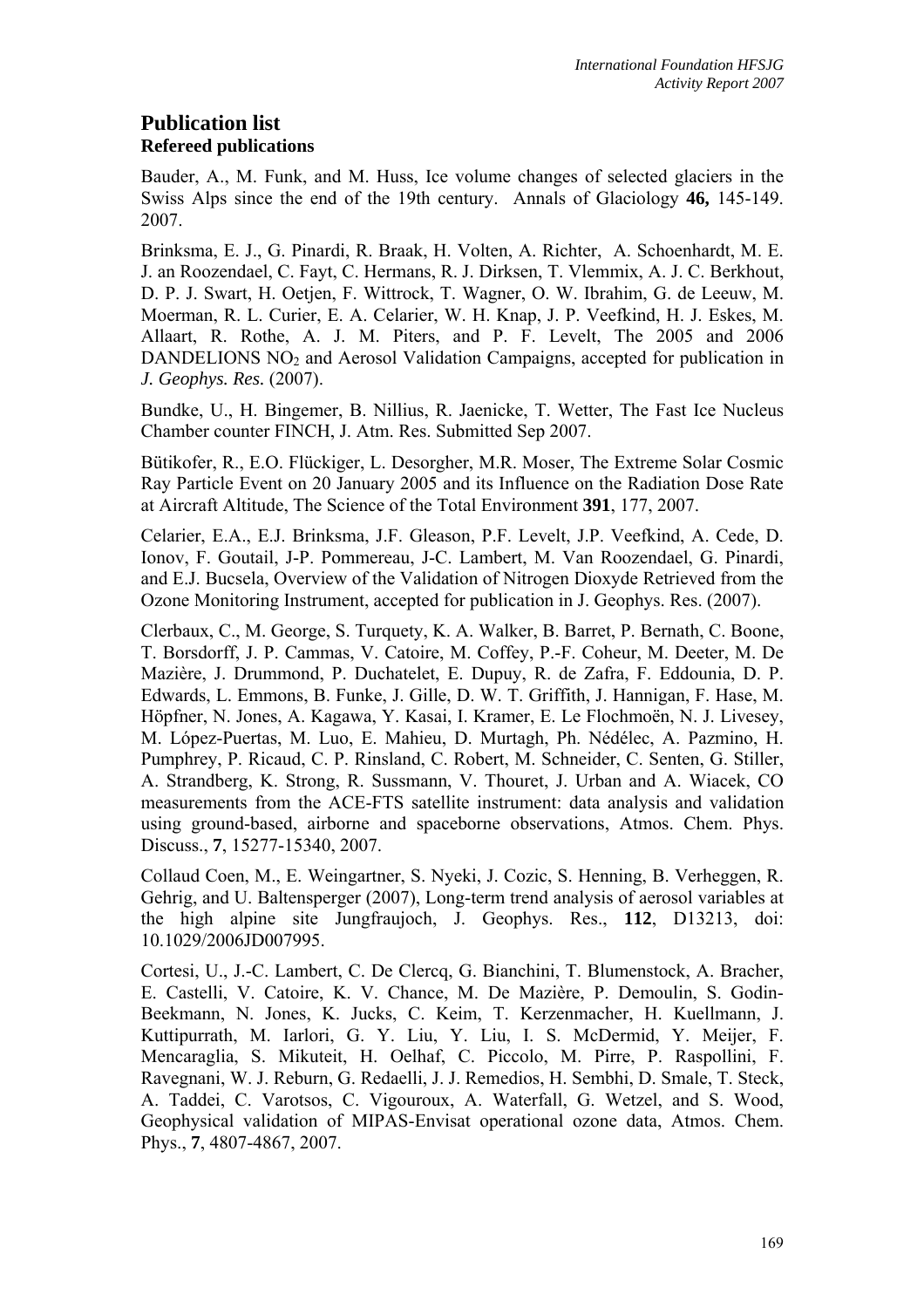Cozic, J., B. Verheggen, E. Weingartner, J. Crosier, K. Bower, M. Flynn, H. Coe, S. Henning, M. Steinbacher, M. Collaud Coen, A. Petzold, U. Baltensperger, 2007. Chemical composition of free tropospheric aerosol for PM1 and coarse mode at the high alpine site Jungfraujoch, *Atmospheric Chemistry and Physics Discussions*, **7**, 12145-12184.

Cozic, J., B. Verheggen, S. Mertes, P. Connolly, K.N. Bower, A. Petzold, U. Baltensperger, and E. Weingartner, Scavenging of black carbon in mixed phase clouds at the high alpine site Jungfraujoch, Atmos. Chem. Phys., **7**, 1797-1807, 2007.

Cozic, J., S. Mertes, B. Verheggen, D. J. Cziczo, S. J. Gallavardin, S. Walter, U. Baltensperger, and E. Weingartner, Field observations of black carbon enrichment in atmospheric ice particle residuals suggesting a potential ice nucleating capability, J. Geophys. Res., submitted, 2007.

De Mazière, M., C. Vigouroux, P. Bernath, T. Blumenstock, C. Boone, V. Catoire, M. Coffey, P. Duchatelet, J. Hannigan, L. Harvey, N. Jones, E. Mahieu, G. Manney, C. Piccolo, C. Randall, C. Senten, K. Strong, J. Taylor, K. Walker, S. Wood, Validation of ACE v2.2 methane profiles from the upper troposphere to lower mesosphere, Atmos. Chem. Phys. Disc., Special Issue 'Validation Results for the Atmospheric Chemistry Experiment (ACE)', **7**, 17975-18014, 2007.

Derwent, R. G., P. G. Simmonds, B. R. Greally, S. O'Doherty, A. Mannning, A. McCulloch, S. Reimann, D. Folini, and M. K. Vollmer, 2007. The phase-in and phase-out of European emissions of HCFC-141b and HCFC-142b under the Montreal Protocol: Evidence from observations at Mace Head, Ireland and Jungfraujoch, Switzerland from 1994-2004, *Atm. Environ.*, **41**, 757-767.

Gardiner, T., A. Forbes, P. Woods, M. De Mazière, C. Vigouroux, E. Mahieu, P. Demoulin, V. Velazco, J. Notholt, T. Blumenstock, F. Hase, I. Kramer, R. Sussman, W. Stremme, J. Mellqvist, A. Strandberg, K. Ellingsen and M. Gauss, Method for evaluating trends in greenhouse gases from ground-based remote FTIR measurements over Europe, Atmos. Chem. Phys. Discuss., **7**, 15781-15803, 2007.

Gardiner, T., A. Forbes, P. Woods, M. De Mazière, C. Vigouroux, E. Mahieu, P. Demoulin, V. Velazco, J. Notholt, T. Blumenstock, F. Hase, I. Kramer, R. Sussman, W. Stremme, J. Mellqvist, A. Strandberg, K. Ellingsen, and M. Gauss, Method for evaluating trends in greenhouse gases from ground-based remote FTIR measurements over Europe, Atmos. Chem. Phys. Discuss., **7**, 15781-15803, 2007.

Goldman, A., R.H. Tipping, Q. Ma, C.D. Boone, P.F. Bernath, P. Demoulin, F. Hase, M. Schneider, J.W. Hannigan, M.T. Coffey and C.P. Rinsland, On the line parameters for the  $X^1\Sigma^+_{g}$  (1-0) infrared quadrupolar transitions of <sup>14</sup>N<sub>2</sub>, J. Quant. Spectrosc. Radiat. Transfer, **103**, 168-174, 2007.

Greally, B. R., A. J. Manning, S. Reimann, A. McCulloch, J. Huang, B. L. Dunse, P. G. Simmonds, R. G. Prinn, P. J. Fraser, D. M. Cunnold, S. O'Doherty, L. W. Porter, K. Stemmler, M. K. Vollmer, C. R. Lunder, N. Schmidbauer, O. Hermansen, J. Arduini, P. K. Salameh, P. B. Krummel, R. H. J. Wang, D. Folini, R. F. Weiss, M. Maione, G. Nickless, F. Stordal, R. G. Derwent, 2007. Observations of 1,1 difluoroethane (HFC-152a) at AGAGE and SOGE monitoring stations 1994--2004 and derived global and regional emission estimates, *J. Geophys. Res.*, **112**, D06308, doi:10.1029/2006JD007527.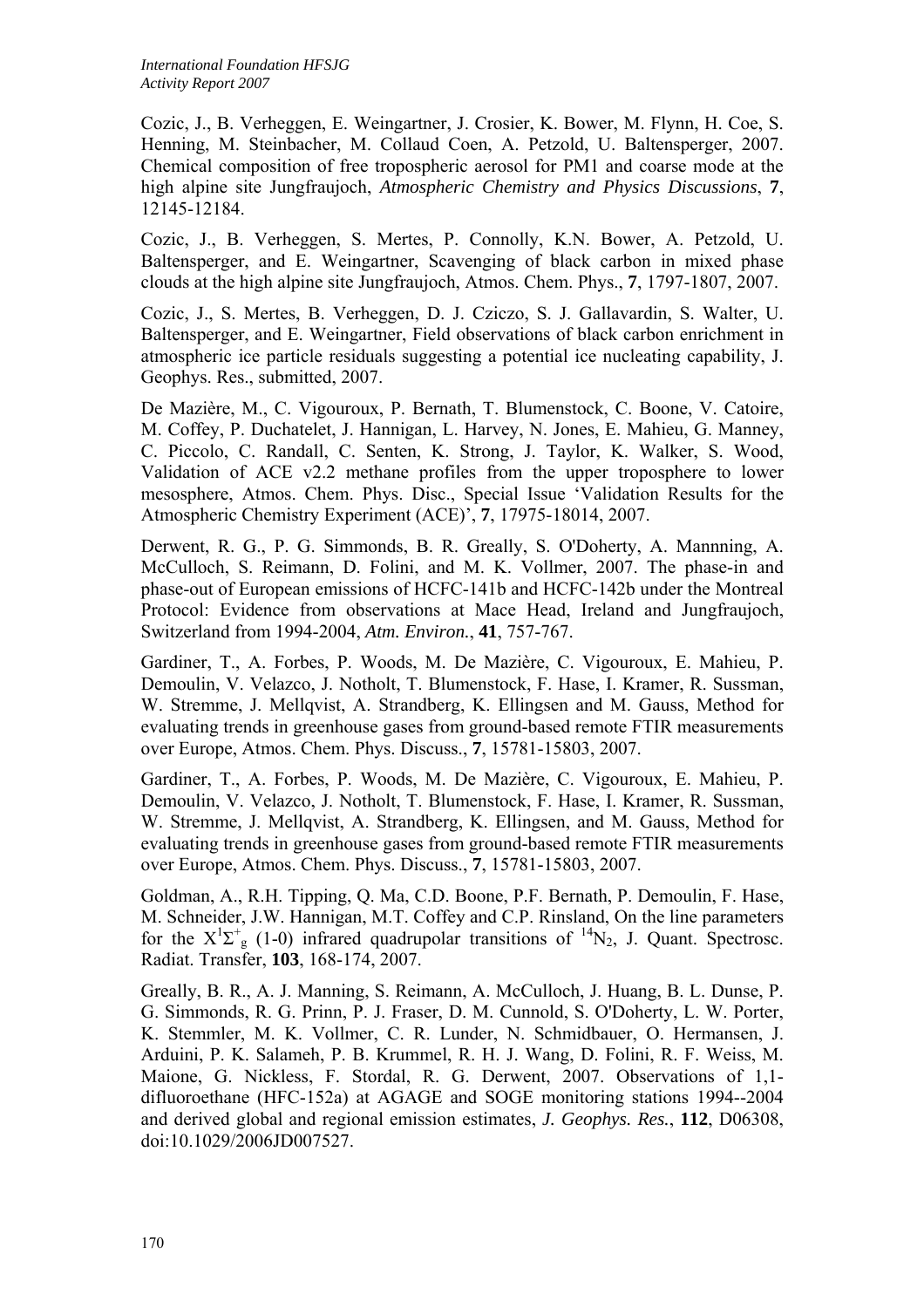Gruber, S. and W. Haeberli, Permafrost in Steep Bedrock Slopes and its Temperature-Related Destabilization Following Climate Change. Journal of Geophysical Research **112**, 2007.

Höpfner, M., T. von Clarmann, H. Fischer, B. Funke, N. Glatthor, U. Grabowski, S. Kellmann, M. Kiefer, A. Linden, M. Milz, T. Steck, G.P. Stiller, P. Bernath, C. E. Blom, Th. Blumenstock, C. Boone, K. Chance, M.T. Coffey, F. Friedl-Vallon, D. Griffith, J.W. Hannigan, F. Hase, N. Jones, K.W. Jucks, C. Keim, A. Kleinert, W. Kouker, G.Y. Liu, E. Mahieu, J. Mellqvist, S. Mikuteit, J. Notholt, H. Oelhaf, C. Piesch, T. Reddmann, R. Ruhnke, M. Schneider, A. Strandberg, G. Toon, K.A.Walker, T. Warneke, G. Wetzel, S. Wood and R. Zander, Validation of MIPAS ClONO2 measurements, Atmos. Chem. Phys., **7**, 257-281, 2007.

Huss M., Bauder A., Werder M., Funk M. and Hock R. (2007), Glacier-dammed lake outburst events of Gornersee, Switzerland, Journal of Glaciology, **53** (181), p. 189- 200.

Jakob, H., C. Kramer, R. Simon, N. Schneider, V. Ossenkopf, S. Bontemps, U.U. Graf, J. Stutzki, The cooling of atomic and molecular gas in DR21, A&A **461**, 999- 1012, 2007.

Jenk, T.M., S. Szidat, M. Schwikowski, H.W. Gäggeler, L. Wacker, H.-A. Synal, M. Saurer, Microgram level radiocarbon  $(14)$  determination on carbonaceous particles in ice, Nucl. Instr. Meth. Phys. Res. B **259**, 518-525, doi:10.1016/j.nimb.2007.01.196 (2007).

Kamiński, T., M. Miller, R. Szczerba, R. Tylenda, Observations of V838 Mon and the Nearby Region in the CO J =  $1\rightarrow 0$ ,  $2\rightarrow 1$  and  $3\rightarrow 2$  Transitions, Astronomical Society of the Pacific, **363**, 103, 2007.

Kamiński, T., M. Miller, M. R. Tylenda, Observations of V838 Monocerotis in the CO rotational transitions, A&A **475,** 569-574, 2007.

Kerzenmacher, T., M. A. Wolff, K. Strong, E. Dupuy, K. A. Walker, L. K. Amekudzi, R. L. Batchelor, P. F. Bernath, G. Berthet, T. Blumenstock, C. D. Boone, K. Bramstedt, C. Brogniez, S. Brohede, J. P. Burrows, V. Catoire, J. Dodion, J. R. Drummond, D. G. Dufour, B. Funke, D. Fussen, F. Goutail, D. W. T. Griffith, C. S. Haley, F. Hendrick, M. Höpfner, N. Huret, N. Jones, J. Kar, I. Kramer, E. J. Liewellyn, M. López-Puertas, G. Manney, C. T. McElroy, C. A. McLinden, S. Melo, S. Mikuteit, D. Murtagh, F. Nichitiu, J. Notholt, C. Nowlan, C. Piccolo, J.-P. Pommereau, C. Randall, A. Richter, M. Schneider, O. Schrems, M. Silicani, G. P. Stiller, J. Taylor, C. Tétard, M. Toohey, F. Vanhellemont, T. Warneke, J. M. Zawodny, and J. Zou, Validation of  $NO<sub>2</sub>$  and NO from the Atmospheric Chemistry Experiment (ACE), submitted to Atmospheric Chemistry and Physic, 2007.

Levin, I., S. Hammer, B. Kromer and F. Meinhardt, 2007. Radiocarbon observations in atmospheric  $CO_2$ : Determining fossil fuel  $CO_2$  over Europe using Jungfraujoch observations as background. *Sci. Total. Environ.,* doi. 10.1016/ j.scitotenv.2007. 10.019.

Mertes, S., B. Verheggen, S. Walter, M. Ebert, P. Connolly, E. Weingartner, J. Schneider, K. N. Bower, M. Inerle-Hof, J. Cozic, U. Baltensperger, and J. Heinzenberg (2007), Counterflow virtual impactor based collection of small ice particles in mixed-phase clouds for the physico-chemical characterisation of tropospheric ice nuclei: sampler description and first case study, Aerosol Science &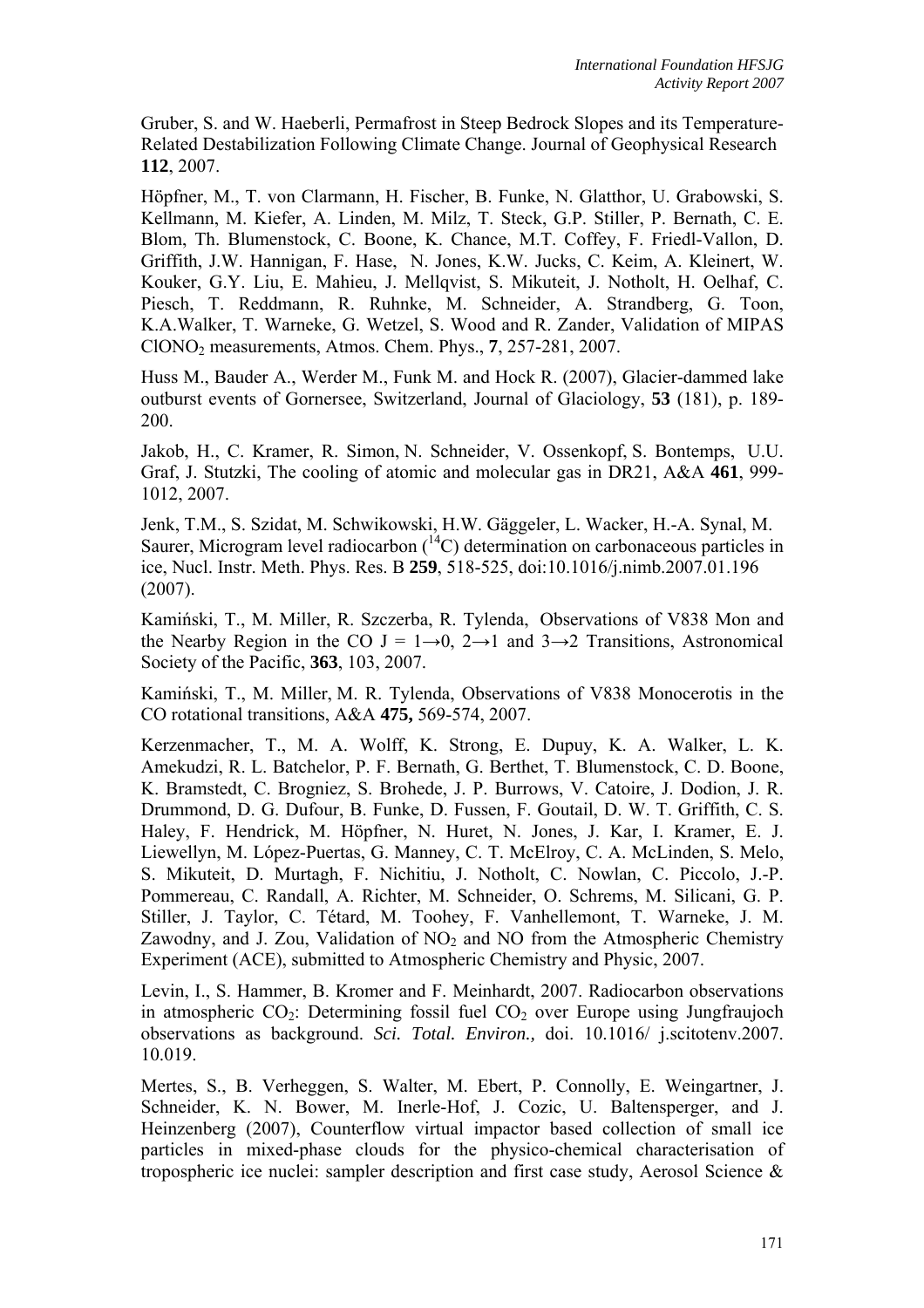Technology, **41**, 848-864.

Mertes, S., B. Verheggen, S. Walter, P. Connolly, M. Ebert, J. Schneider, K.N. Bower, J. Cozic, S, Weinbruch, U. Baltensperger, and E. Weingartner, Counterflow Virtual Impactor based collection of small ice particles in mixed-phase clouds for the physico-chemical characterization of tropospheric ice nuclei: Sampler description and first case study, Aerosol Sci. Technol., **41**, 848-864, 2007.

Monk, S. D., Joyce M. J., Jarrah, Z., King, D., and Oppenheim, M., A portable energy-sensitive cosmic neutron detection instrument, Review of Scientific Instruments, in press.

Morland, J. and C. Mätzler, Spatial interpolation of GPS integrated water vapour measurements made in the Swiss Alps, Meteorological Applications, **14**, 1, 15-26, 2007.

Muraki, Y., Y. Matsubara, S. Masuda, S. Sakakibara, T. Sako, K. Watanabe, R. Bütikofer, E.O. Flückiger, A. Chilingarian, G. Hovsepyan, F. Kakimoto, T. Terasawa, Y. Tsunesada, A. Velarde, P. Evenson, J. Poirier, T. Sakai, Detection of High-Energy Solar Neutrons and Protons by Ground Level Detectors, accepted for publication in Astroparticle Physics, 2007.

Neefs, E., M. De Mazière, F. Scolas, C. Hermans and T. Hawat, BARCOS an automation and remote control system for atmospheric observations with a Bruker interferometer, Rev. Sc. Instrum., **78**, 035109-1 to -8, 2007.

Payan, S., C. Camy-Peyret, H. Oelhaf, G. Wetzel, G. Maucher, C. Keim, M.Pirre, N. Huret, A. Engel, M. C. Volk, H. Kuellmann, J. Kuttippurath, U.Cortesi, G. Bianchini, F. Mencaraglia, P. Raspollini, G. Redaelli, C.Vigouroux, M. De Mazière, S. Mikuteit, T. Blumenstock, V. Velazco, J.Notholt, M. Mahieu, P. Duchatelet, D. Smale, S. Wood, N. Jones, C.Piccolo, V. Payne, A. Bracher, N. Glatthor, G. Stiller, K. Grunow, P.Jeseck, Y. Te, K. Pfeilsticker and A. Butz, Validation and data characteristics of methane and nitrous oxide profiles observed by MIPAS and processed with Version 4.61 algorithm, Atmos. Chem. Phys. Discuss., **7**, 18043-18111, 2007.

Reithmeier, H., M.Schwikowski, V.Lazarev, W.Rühm, H.W.Gäggeler, E.Nolte, Increase of 129I in the European environment, Chimia **61** (1/2), 283 (2007).

Rinsland, C.P., A. Goldman, J.W. Hannigan, S.W. Wood, L.S. Chiou and E. Mahieu, Long-term trends of tropospheric carbon monoxide and hydrogen cyanide from analysis of high resolution infrared solar spectra, J. Quant. Spectrosc. Radiat. Transfer, **104**, 40-51, 2007.

Rinsland, C.P., R. Nassar, C.D. Boone, P.F. Bernath, L.S. Chiou, D.K. Weisenstein, E. Mahieu and R. Zander, Spectroscopic detection of COClF in the tropical and midlatitude lower stratosphere, J. Quant. Spectrosc. Radiat. Transfer, **105**, 467-475, 2007.

Rose, D., G. P. Frank, U. Dusek, S.S. Gunthe, M.O. Andreae, and U. Pöschl. Calibration and measurement uncertainties of a continuous-flow cloud condensation nuclei counter (DMT-CCNC): CCN activation of ammonium sulfate and sodium chloride aerosol particles in theory and experiment. Atmos Chem Phys Discuss, **7**, 8193-8260, 2007.

Ruckstuhl, C., R. Philipona, J. Morland and A. Ohmura (2007). Observed relationship between surface specific humidity, integrated water vapor, and longwave downward radiation at different altitudes. *J. Geophys. Res.*, **112**, D03302,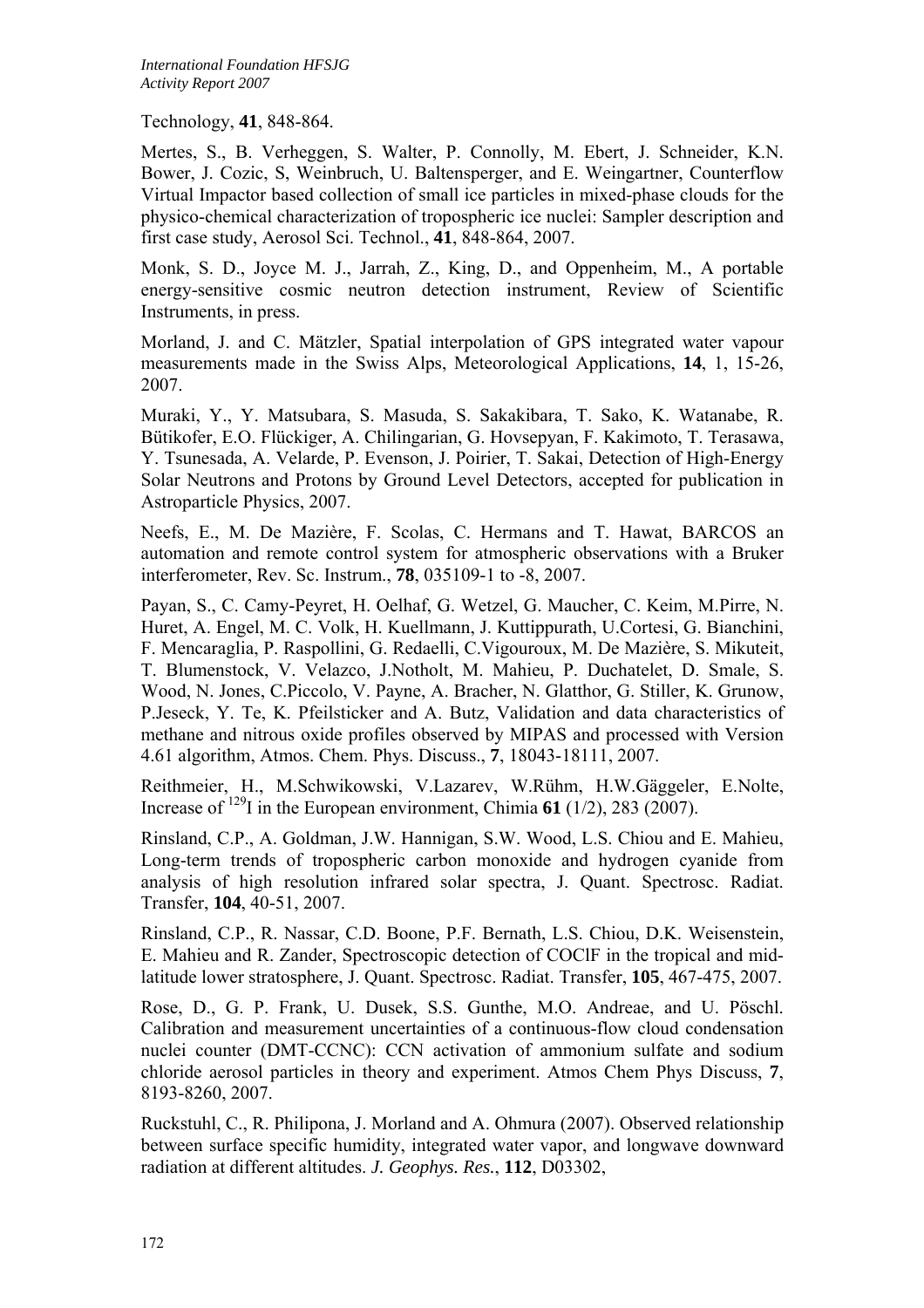http://dxdoi.org/10.1029/2006JD007850.

Sjogren, S., M. Gysel, E. Weingartner, M. R. Alfarra, J. Duplissy, J. Cozic, J. Crosier, H. Coe, and U. Baltensperger (2007), Hygroscopicity of the submicrometer Aerosol at the high-alpine Site Jungfraujoch, 3580 m a.s.l., Switzerland, Atmos. Chem. Phys. Discuss., **7**, 13699-13732.

Steinbacher, M., A. Fischer, M.K. Vollmer, B. Buchmann, S. Reimann, C. Hueglin, 2007. Perennial observations of molecular hydrogen  $(H<sub>2</sub>)$  at a suburban site in Switzerland. *Atmospheric Environment*, **41**, 2111.

Stemmler, K., D. Folini, M. K. Vollmer, S. O'Doherty, P. Simmonds, and S. Reimann, 2007. European emissions of HFC-365mfc, a chlorine-free substitute for the foam blowint agents HCFC-141b and CFC-11, *Environ. Sci. Technol.*, **41**, 1145- 1151.

Sugiyama S., Bauder A. Weiss P. Funk M. (2007), Reversal ice motion during the outburst of a glacier-dammed lake on Gornergletscher, Switzerland, Journal of Glaciology, 53 (**181**), p. 172-180.

Sugiyama S., Bauder A., Huss M. and Funk M. (submitted), Triggering and drainage mechanisms of glacier-dammed lake outburst in Gornergletscher, Switzerland, Journal of Geophysical Research.

Talzi, I., A. Hasler, S. Gruber and C. Tschudin, Investigating Permafrost with a WSN in the Swiss Alps. Proceedings for EmNets-2007: **8-12**. Cork, Ireland, June 25-26, 2007.

Verheggen, B., J. Cozic, E. Weingartner, B. K. N. Bower, S. Mertes, P. Connolly, M. W. Gallagher, M. Flynn, T. Choularton, and U. Baltensperger (2007), Aerosol activation in liquid and mixed phase clouds at the high alpine site Jungfraujoch, J. Geophys. Res., **112**, D23202, doi:10.1029/2007JD008714R.

Verheggen, B., J. Cozic, E. Weingartner, K.N. Bower, S. Mertes, P. Connolly, M. Gallagher, M. Flynn, T.W. Choularton, and U. Baltensperger, Aerosol partitioning between the interstitial and the condensed phase in mixed-phase clouds, J. Geophys. Res., **112**, D23202, doi:10.1029/2007JD008714, 2007.

Vigouroux, C., M. De Mazière, E. Mahieu, P. Demoulin, P. Duchatelet, F. Hase, T. Blumenstock, I. Kramer, J. Mellqvist, A. Strandberg, V. Velazco, J. Notholt, R. Sussmann, W. Stremme, A. Rockmann, T. Gardiner, M. Coleman, P. Woods, K. Ellingsen, M. Gauss, and I. Isaksen, Evaluation of O3 tropospheric and stratospheric trends over Western Europe from ground-based FTIR observations, submitted to ACPD, UFTIR Special Issue, Dec. 2007.

Vigouroux, C., M. De Mazière, Q. Errera, S. Chabrillat, E. Mahieu, P. Duchatelet, S. Wood, D. Smale, S. Mikuteit, T. Blumenstock, F. Hase and N. Jones, Comparisons between ground-based FTIR and MIPAS  $N_2O$  and HNO<sub>3</sub> profiles before and after assimilation in BASCOE, Atmos. Chem. Phys., 7, 377-396, 2007.

Vollmer, M. K., N. Juergens, M. Steinbacher, S. Reimann, M. Weilenmann, B. Buchmann, 2007. Road vehicle emissions of molecular hydrogen  $(H<sub>2</sub>)$  from a tunnel study. *Atmosperic Environment*, **41**, 8355-8369, doi:10.1016/j.atmosenv.2007.06.037.

Wang, K., Y. Wu, L. Ran, W. Yu, M. Miller, A search for massive stellar objects in early evolutionary phase, MNRAS, submitted, 2007.

Wang, D.Y., M. Höpfner, C.E. Blom, W.E. Ward, H. Fischer, T. Blumenstock, F.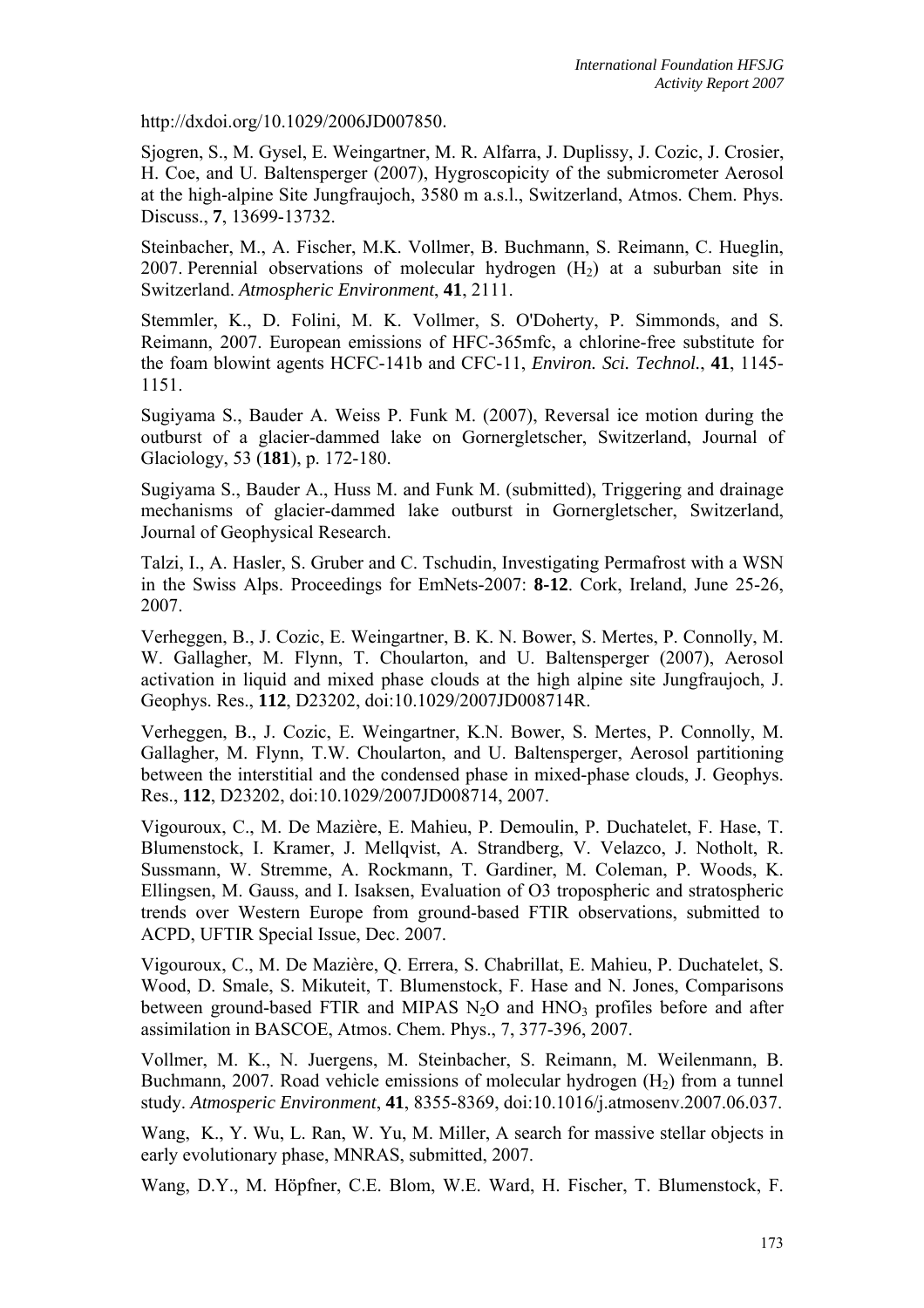Hase, C. Keim, G.Y. Liu, S. Mikuteit, H. Oelhaf, G. Wetzel, U. Cortesi, F. Mencaraglia, G. Bianchini, G. Redaelli, M. Pirre, V. Catoire, N. Huret, C. Vigouroux, M. De Mazière, E. Mahieu, P. Demoulin, S. Wood, D. Smale, N. Jones, H. Nakajima, T. Sugita, J. Urban, D. Murtagh, C.D. Boone, P.F. Bernath, K.A. Walker, J. Kuttippurath, A. Kleinbohl, G. Toon and C. Piccolo, Validation of MIPAS  $HNO<sub>3</sub>$ operational data, Atmos. Chem. Phys., **7**, 4905-4934, 2007.

Wetzel, G., A. Bracher, B. Funke, F. Goutail, F. Hendrick, J.-C. Lambert, S. Mikuteit, C. Piccolo, M. Pirre, A. Bazureau, C. Belotti, T. Blumenstock, M. De Mazière, N. Huret, D. Ionov, M. López-Puertas, G. Maucher, H. Oelhaf, M. Sinnhuber, G. Stiller, M. Van Roozendael, and G. Zhang, Validation of MIPAS-ENVISAT version 4.61 NO2 data, Atmos. Chem. Phys., **7**, 3261-3284, 2007.

Xue, R., Y. Wu, A multi-wavelenghth study of the massive star forming region, ApJ, submitted, 2007.

Zanis, P., A. Ganser, C. Zellweger, S. Henne, M. Steinbacher, J. Staehelin, 2007. Seasonal variability of measured Ozone Production Efficiencies in the lower free troposphere of Central Europe, Atmospheric Chemistry and Physics, **7**, 223-236.

Zimmermann F., M. Ebert, A. Worringen, S. Weinbruch, Environmental scanning electron microscopy (ESEM) as a new tool to determine the ice nucleation capability of individual aerosol particles, Atmospheric Environment 41, 8219-8227, 2007.

### **Conference presentations / Posters**

Baltensperger, U., E. Weingartner, B. Verheggen, U. Lohmann, J. Cozic, M. Gysel, S. Mertes, K.N. Bower, P. Connolly, M. Flynn, J. Crosier, M. Gallagher, H. Coe, T. Choularton, S. Walter, J. Schneider, J. Curtius, S. Borrmann, A. Petzold, M. Ebert, A. Worringen, S. Weinbruch, Aerosol partitioning in mixed-phase clouds, European Geosciences Union (EGU), Vienna, Austria, April 15-20, 2007.

Baltensperger, U., Physical properties and chemical composition of atmospheric aerosols, ESF - INTROP Workshop on Aerosols - Properties, Processes, Climate, Crete, Greece, April 21-24, 2007.

Baltensperger, U.; CLACE Team, Aerosol Partitioning in Mixed-Phase Clouds. EGU2007-A-05268

Bond, S., Reimann, S., Vollmer, M. K., Steinbacher, Hill, M., Buchmann, B., Weilenmann, M., Sources and Sinks of Atmospheric  $H_2$  during the Transition to Hydrogen-based Transportation, Empa PhD Symposium 2007, Empa Akademie, Dübendorf, November 21, 2007. (Poster)

Bond, S., Vollmer, M. K., Sources and Sinks of Atmospheric  $H_2$  during the Transition to Hydrogen-based Transportation, CONCAWE, Brussels, November 5-6, 2007.

Brockmann E., D. Ineichen, S. Schaer, U. Wild (2007): GNSS activities within the Automated GPS Network of Switzerland (AGNES). Poster Presentation at the Trimble 2007 GNSS Network Operator Seminar, Barcelona, May 29-30 2007.

Brockmann E., D. Ineichen, S. Schaer, U. Wild (2007): GNSS activities within the Automated GPS Network of Switzerland (AGNES). Poster Presentation at the XXiV General Assembly of the International Union of Geodesy and Geophysics in Perugia, Italy, July 2007.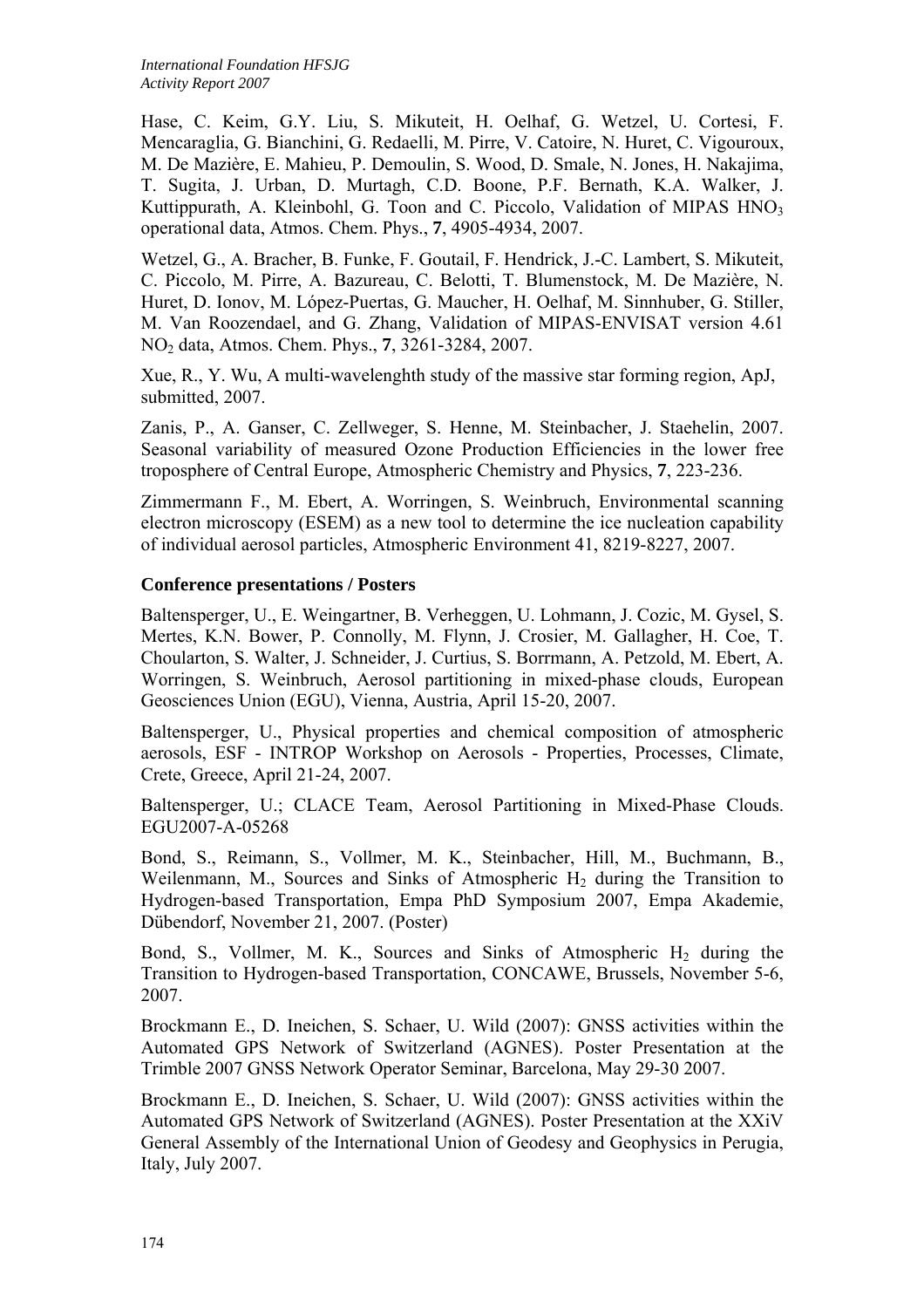Brockmann E., M. Kistler, U. Marti, A. Schaltter, B. Vogel, A. Wiget, U. Wild (2007): National Report of Switzerland: New Developments in Swiss National Geodetic Surveying. In: Torres, J.A. and H. Hornik (Eds): Subcommission for the European Reference Frame (EUREF). London, June 6-8, 2007, EUREF Publication in preparation.

Bundke, U., H.Bingemer, B. Nillius, R. Jaenicke, T. Wetter, The FINCH (Fast Ice Nucleus Chamber counter), in Colin D.O.'Dowd, Paul Wagner (eds.), *Nucleation and Atmospheric Aerosols*, Springer, 440-444, 2007.

Burnell, A. J. and Chugg, A. M., Webcam Observations of SEE Events at the Jungfraujoch Research Station,  $9<sup>th</sup>$  European Conference on Radiation and its Effect on Components and Systems, RADECS 2007, Deauville, France, September 10-14, 2007, paper PD-1.

Bütikofer, R., E.O. Flückiger, and L. Desorgher, Characteristics of Near Real-Time Cutoff Calculations on a Local and Global Scale, Paper 1032, 30th International Cosmic Ray Conference, ICRC-07, 3 - 11 July 2007, Merida, Yucatan, Mexico, 2007.

Bütikofer, R., E.O. Flückiger, L. Desorgher, M.R. Moser, and B. Pirard, The Cosmic Ray Ground Level Enhancement on 13 December 2006, Solar Extreme Events 2007 (SEE 2007) International Symposium, Athens, Greece, September 2007.

Bütikofer, R., E.O. Flückiger, M.R. Moser, and L. Desorgher, Environmental Effects on the Neutron Monitor Measurements at High Altitudes as Observed at Jungfraujoch, BEOBAL conference, 21-25 March 2007, Gyulechitsa, Bulgaria, in Stamenov, J., Vachev, B. (eds.), Observatoire de Montagne de Moussala, 12, 64-71, 2007.

Collaud Coen, M., E. Weingartner, R. Nessler, U. Baltensperger, Ambient single scattering albedo at the high alpine site Jungfraujoch, European Aerosol Conference (EAC), Salzburg, Austria, September 9-14, 2007.

Cozic, J., B. Verheggen, E. Weingartner, U. Baltensperger, S. Mertes, K.N. Bower, I. Crawford, M. Flynn, P. Connnolly, M. Gallagher, S. Walter J. Schneider, J. Curtius, A. Petzold, Partitioning of Aerosol Particles in Mixed-Phase Clouds at a High Alpine Site, 17th International Conference on Nucleation & Atmospheric Aerosols, Galway, Ireland August 13-17, 2007.

Crawford, I; Gallagher, M.W; Bower, K; Choularton, T.W; Connolly, P; Flynn, M; Verheggen, B; Weingartner, E; Mertes, S., Observations of phase transitions in mixed phase cloud during CLACE. EGU2007-A-08631.

Cui J., Siegrist A., Kunz M., Sprenger M., Staehelin J., Steinbacher. M – Stratospheric intrusion and transatlantic transport events at Jungfraujoch in 2005: comparison and validation of FLEXPART and LAGRANTO;  $2^{nd}$  ACCENT symposium; Urbino, Italy; July  $23 - 27$ , 2007.

Curtius, Joachim chaired a special session on "the tropospheric ice phase" at the EGU General Assembly at Vienna in April 2007. Numerous talks and posters on CLACE results and measurements at the HFSJG were presented at this occasion.

Cziczo, D. J.; Gallavardin, S. ; Herich, H. ; Keller, L. ; Lohmann, U., The Chemical Composition of Ice Nuclei in Mixed Phase Clouds. EGU2007-A-02720.

Cziczo, D., Herich, H., Keller, L., and U. Lohmann, A Comparison of Ice Nucleation in Ice and Mixed Phase Clouds", International Union of Geodesy and Geophysics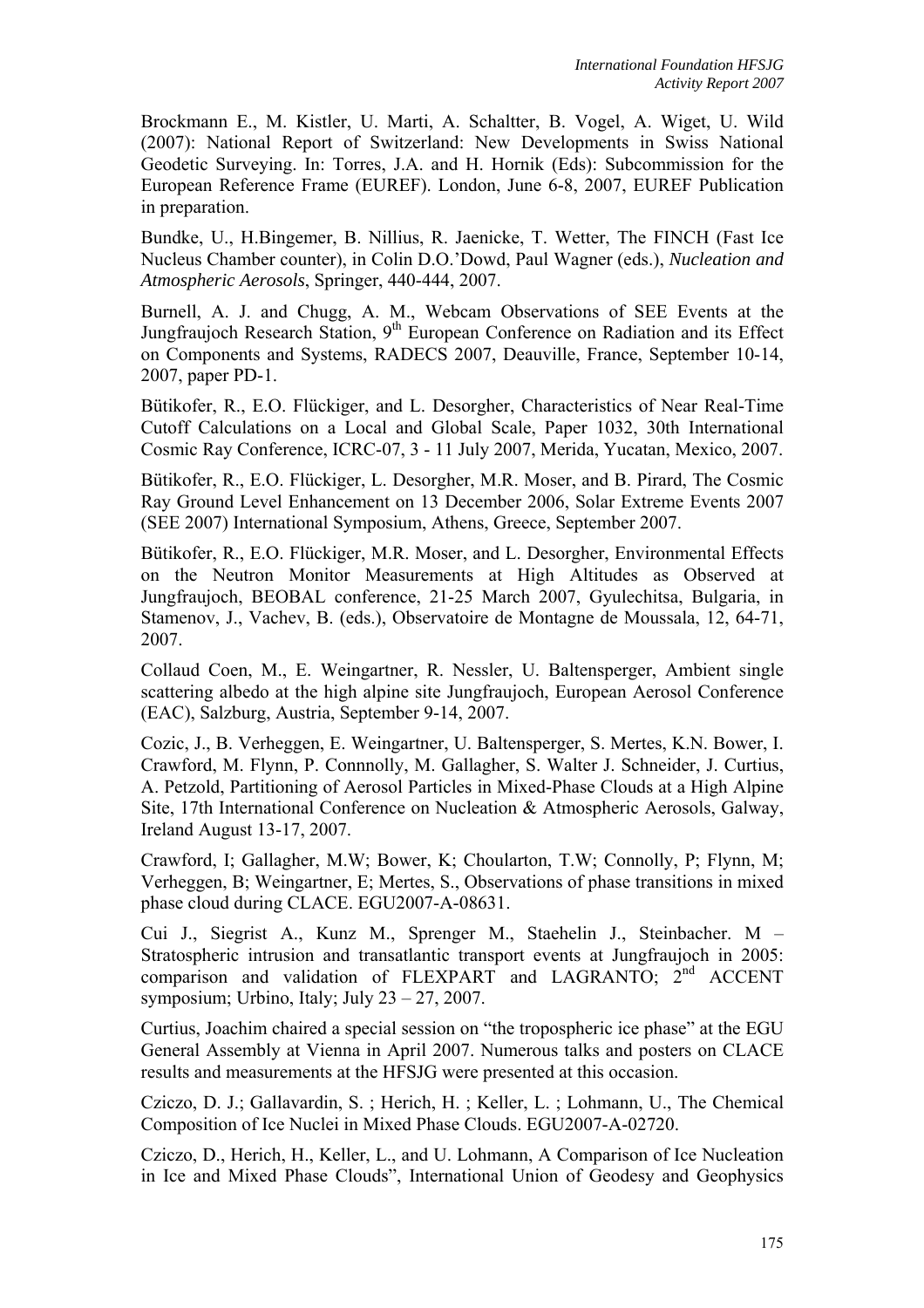Meeting, Perugia, Italy, July 2007.

Dils B., Demoulin P., Folini D., Mahieu E., Steinbacher M., Buchmann B., de Maziere M. – Ground-based CO observations at the Jungfraujoch: Comparison between FTIR remote sensing and NDIR In Situ Measurements;  $2<sup>nd</sup>$  ACCENT symposium; Urbino, Italy; July  $23 - 27$ , 2007.

Duchatelet P., E. Mahieu, P. Demoulin, M. De Mazière, C. Senten, P. Bernath, C. Boone and K. Walker, Approaches for retrieving abundances of methane isotopologues in the frame of the AGACC project from ground-based FTIR observations performed at the Jungfraujoch, Geophysical Research Abstracts, **9**, 06948,2007.(http://www.cosis.net/abstracts/EGU2007/06948/EGU2007-J-06948.pdf)

Duchatelet P., E. Mahieu, P. Demoulin, P. Bernath, C. Boone, K. Walker, S. Wood and D. Smale, Determination of  $COF<sub>2</sub>$  vertical distributions above Jungfraujoch by FTIR and multi-spectra fitting, Geophysical Research Abstracts, Vol. 9, 06906, 2007. (http://www.cosis.net/abstracts/EGU2007/06906/EGU2007-J-06906-1.pdf)

Flückiger, E.O., R. Bütikofer, M.R. Moser, and L. Desorgher, The Cosmic Ray Ground Level Enhancements on January 20, 2005, and December 13, 2006, European Geosciences Union EGU General Assembly, 16-20 April 2007, Vienna, Austria, 2007.

Flückiger, E.O., M.R. Moser, R. Buetikofer, L. Desorgher, and B. Pirard, A Parameterized Neutron Monitor Yield Function for Space Weather Applications, Paper 1182, 30th International Cosmic Ray Conference, ICRC-07, 3 - 11 July 2007, Merida, Yucatan, Mexico, 2007.

Folini, D., S. Ubl, P. Kaufmann – Modelling passive tracer transport to the high Alpine site Jungfraujoch, 6<sup>th</sup> International Conference on Urban Air Quality, Cyprus, March 27 – 29, 2007.

Hasler, A. and S. Gruber, Quantifying the Non-Conductive heat transport in the Surface Layer of High Alpine Rock Faces, European Geosciences Union, Vienna, Austria, April 15-20, 2007.

Hasler, A., I. Talzi, S. Gruber and C. Tschudin, First Experiances with Wireless Sensor Networks in Steep Bedrock Permafrost, European Geosciences Union, Vienna, Austria, April 15, 2007.

Herich, H., Keller, L., Cziczo, D., and U. Lohmann, A Rapid In-Situ Technique for Aerosol Chemical Composition as a Function of Hygroscopic Growth, AGU, San Francisco, USA, December 2007.

Herich, H., Keller, L., Cziczo, D., and U. Lohmann, Aerosol Chemical Composition and Hygroscopic Growth - first results from field studies, ETH-Conference on Combustion Generated Nanoparticles, Zurich, Switzerland, August 2007.

Herich, H., L. Kammermann, B. Friedman, E. Weingartner, M. Gysel, U. Baltensperger, A. Arneth, T. Holst, D. Gross, U. Lohmann, D.J. Cziczo, A rapid insitu technique for aerosol chemical composition as a function of the hygroscopic growth: results from urban, remote and polar field sites, AGU Fall Meeting, San Francisco, CA, USA, December 10-14, 2007.

Herich, H., L. Kammermann, D. Cziczo, E. Weingartner, M. Gysel, U. Baltensperger, U. Lohmann, Proc. Aerosol Chemical Composition and Hygroscopic Growth - first results from field studies, 11th ETH-Conference on Combustion Generated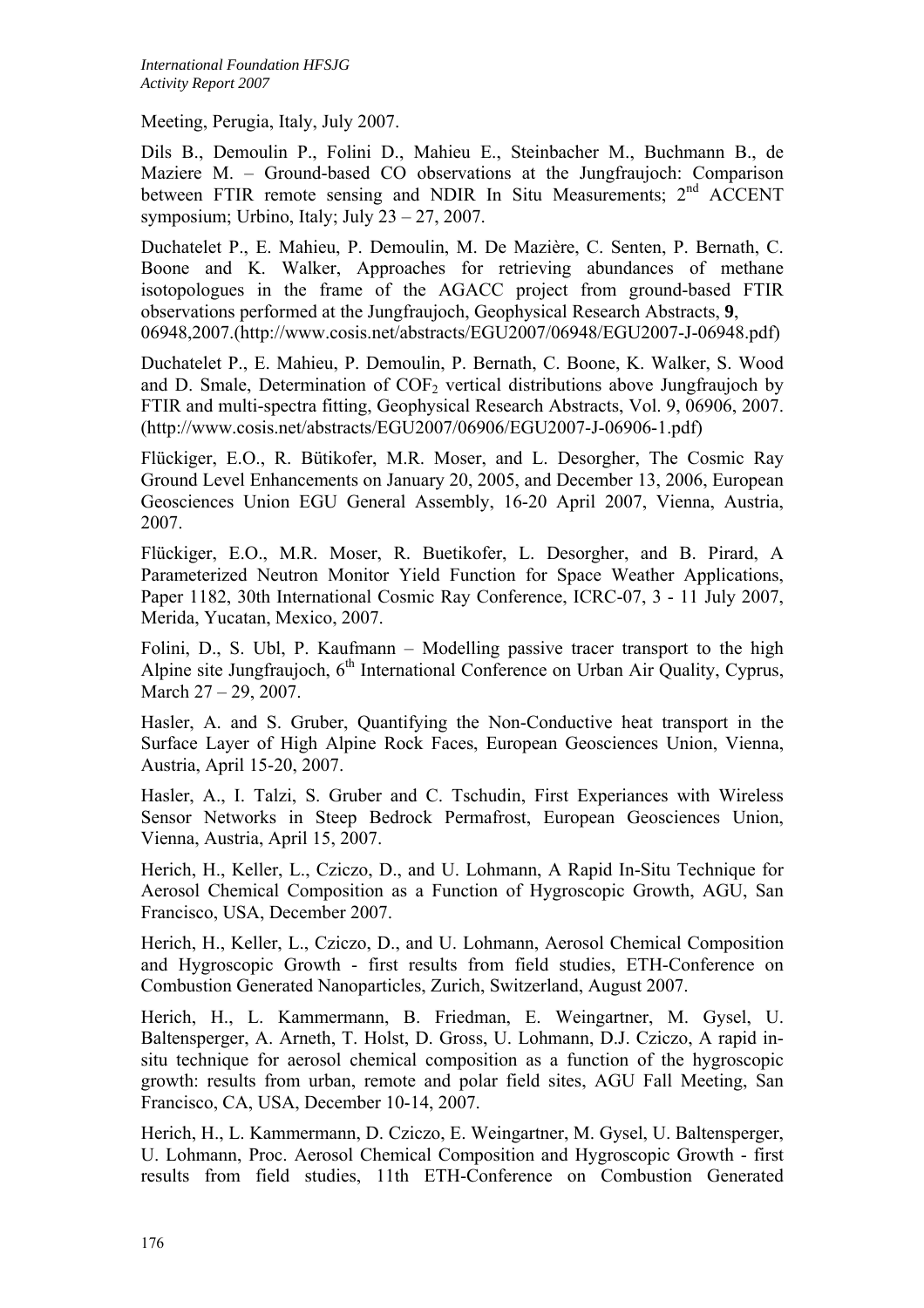Nanoparticles, ETH Zürich, August 13-15, 2007.

Hoose, C., U. Lohman, E. Weingartner, Aerosol Processing in Mixed-Phase Clouds, IUGG XXIV General Assembly, Perugia, Italy, July 2-13, 2007.

Huss, M., D. Farinotti, A. Bauder and M. Funk, Grosser Aletschgletscher in the 21th century: Modelling glacier evolution and stream-flow runoff,  $5<sup>th</sup>$  Swiss Geoscience Meeting, Genf, Switzerland, 17.11.2007.

Ineichen, D., E. Brockmann, S. Schaer (2007): Enhancing the Swiss Permanent GPS Network (AGNES) for GLONASS. In: Torres, J.A. and H. Hornik (Eds): Subcommission for the European Reference Frame (EUREF). London, June 6-8, 2007, EUREF Publication in preparation.

Kaiser, A., Scheifinger, H. Spangl, W., Weiss, A., Gilge, S. Fricke, W., Ries, L., Cemas, D. Jesenovec, B., "Transport of nitrogen oxides, carbon monoxide and ozone to the Alpine Global Atmosphere Watch stations Jungfraujoch (Switzerland), Zuspitze and Hohenpeissenberg (Germany), Sonnblick (Austria) and Mt. Krvavec (Slovenia). A contribution to the GAW-DACH co-operation, European Geosciences Union General Assembly 2007 Vienna, Austria, 15 – 20 April 2007.

Kammermann, L., H. Herich, D.J. Cziczo, M. Gysel, E. Weingartner, U. Lohmann, U. Baltensperger, Proc. Hygroscopic Growth and Chemical Composition - First Results from Combined Measurements with a HTMDA and an ATOFMS, 11th ETH Conference on Combustion Generated Nanoparticles, ETH Zürich, August 13-15, 2007.

Kamphus, M., Ettner-Mahl, M., Drewnick, F., Curtius, J., Mertes, S., Borrmann, S., Chemical analysis of ambient aerosol particles and ice nuclei in mixed phase clouds by single particle laser ablation mass spectrometry. EGU2007-A-06109

Keller, L., Herich, H., Cziczo, D., and U. Lohmann, The composition of ice residue in clean mixed phase clouds, European Aerosol Conference, Salzburg, Austria; September 2007.

Klein, H., Bingemer, H. G., Bundke, U., Wetter, T., Measurements of atmospheric ice nuclei using a vacuum diffusion chamber and CCD detection. EGU2007-A-08430

Mahieu E., P. Duchatelet, P. Demoulin, C. Servais, M. De Mazière, C. Senten, C.P. Rinsland, P. Bernath, C.D. Boone and K.A. Walker, Retrievals of HCN from highresolution FTIR solar spectra recorded at the Jungfraujoch station, Geophysical Research Abstracts, **9**, 07059, 2007.

(http://www.cosis.net/abstracts/EGU2007/07059/EGU2007-J-07059.pdf)

Mahieu, E., P. Duchatelet, R. Zander, S.W. Wood, D. Smale, R. Ruhnke, M. Wiehle, C.P. Rinsland and P. Demoulin, Recent evolution of stratospheric inorganic chlorine  $(Cl<sub>v</sub>)$  inferred from long-term ground-based FTIR observations of HCl and ClONO<sub>2</sub>, Geophysical Research Abstracts, **9**, 10392, 2007.

(http://www.cosis.net/abstracts/EGU2007/10392/EGU2007-J-10392.pdf)

Matsubara, Y., Y. Muraki, T. Yuda, M.Ohnishi, H. Tsuchiya, Y. Katayose, R. Ogasawara, Y. Mizumoto, F. Kakimoto, Y. Tsunesada, A. Velarde, R. Ticona, T. Sako, N. Martinic, P. Miranda, J. Valdes-Galicia, L.X. Gonzalez, A. Hurtado, O. Musalem, K. Watanabe, T. Sakai, S. Shibata, E. Flueckiger, R. Buetikofer, A. Chilingarian, Y. Tan, Search for solar neutron associated with series of X-class flares during the declining period of solar cycle 23, 30th International Cosmic Ray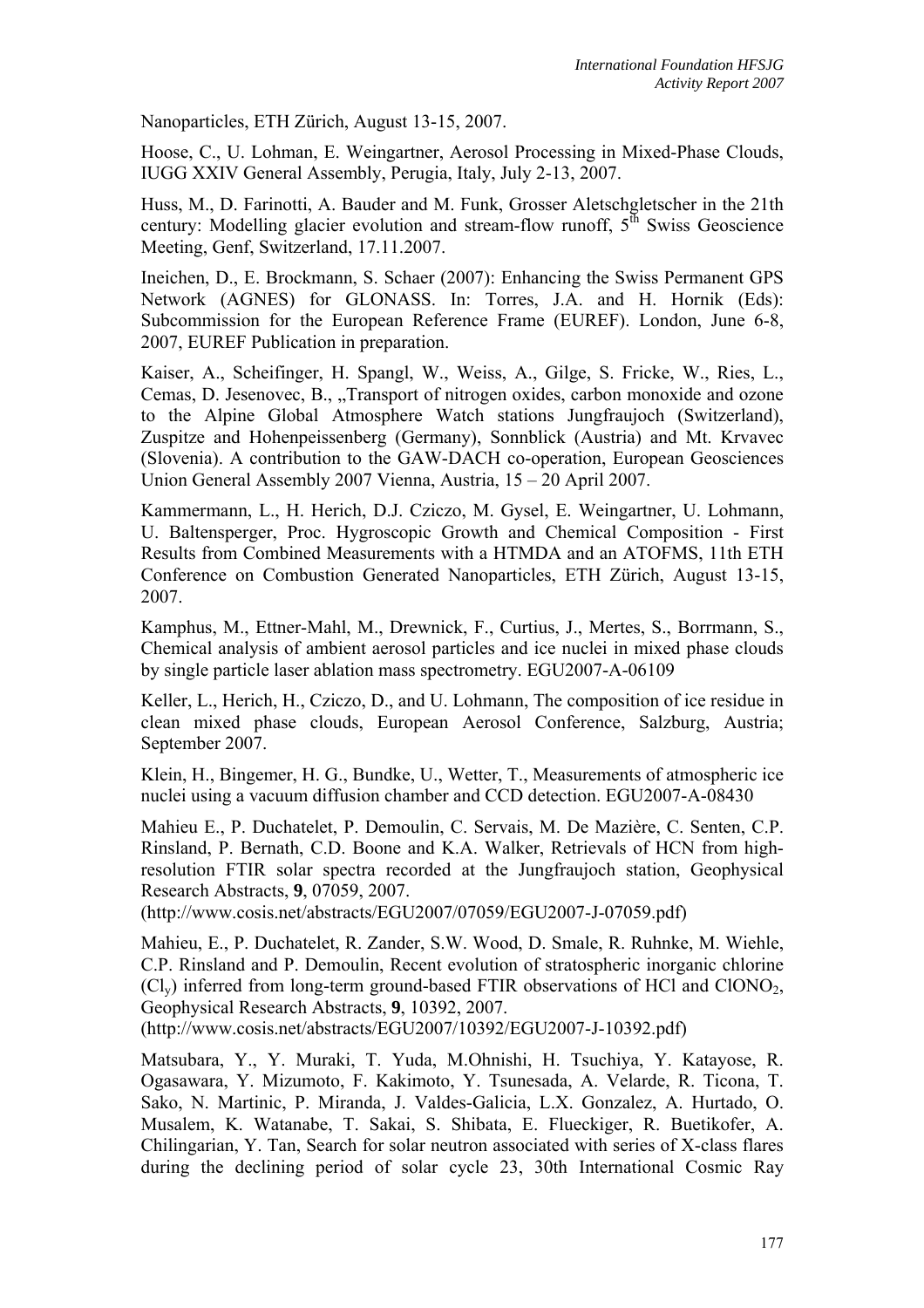Conference, 03 11 July 2007 in Mérida, México.

Miedaner, M.M.; Huthwelker, T.; Enzmann, F.; Kersten, M.; Ammann, M.; Stampanoni, M., On the kinetics of trapping air bubbles and salt precipitates during freezing of diluted salt solution droplets. EGU2007-A-11488.

Muraki, Y., Y. Matsubara, S. Masuda, T. Sako, S. Sakakibara, K.Watanabe, E. Flueckiger, R. Buetikofer, A. Chilingalian, G. Hovsepyan, F. Kakimoto, T. Terasawa, A. Veralde, T. Sakai, Simultaneous Detection of High-Energy Solar Neutrons and Protons at Chacaltaya Observatory on April 15, 2001, 30th International Cosmic Ray Conference, 03 11 July 2007 in Mérida, México.

Nillius, B.; Bingemer, H.; Bundke, U.; Jaenicke, R.; Wetter, T., First Measurement Results of the Fast Ice Nucleus Counter FINCH EGU2007-A-08681.

Pappalardo G., Jens Bösenberg, Aldo Amodeo, Albert Ansmann, Arnoud Apituley, Lucas Alados Arboledas, Dimitris Balis, Christine Böckmann, Anatoly Chaikovsky, Adolfo Comeron, Volker Freudenthaler, Georg Hansen, Valentin Mitev, Doina Nicolae, Alexandros Papayannis, Maria Rita Perrone, Aleksander Pietruczuk, Manuel Pujadas, Jean-Philippe Putaud, Francois Ravetta, Vincenzo Rizi, Valentin Simeonov, Nicola Spinelli, Dimitar Stoyanov, Thomas Trickl, Matthias Wiegner - *EARLINET-ASOS: European Aerosol Research Lidar Network-Advanced Sustainable Observation System* - American Meteorological Society Annual Meeting 2007, January 2007, S. Antonio, Texas, USA. in print.

Philipona, R. Declining aerosols – solar brightening – and the rapid temperature rise in Europe since the 1980s. 7th EMS Annual Meeting, San Lorenzo de El Escorial, Spain, October 01 – 05, 2007.

Philipona, R. Solar brightening over Europe – a consequence of strong aerosol decline – is coming to an end. IUGG XXIV General Assembly, Perugia, Italy, July  $2 - 13$ , 2007.

Raupach, S.M.F; Curtius, J.; Vössing, H.J.; Borrmann, S., Groundbased digital in situ holography of large atmospheric particles in mixed phase clouds at the alpine site Jungfraujoch. EGU2007-A-06566.

Reimann S., M. K. Vollmer, M. Steinbacher, D. Folini, M. Hill, B. Buchmann – Long-Term Monitoring of Greenhouse Gases at Jungfraujoch, Climate Change Committee Working Group I Meeting, Ispra, Italy, March 08 – 09, 2007.

Reimann, S., M. K. Vollmer – On the usage of VOCs for determination of processes in the background atmosphere,  $4<sup>th</sup>$  ACCENT T&TP Barnsdale Expert Meeting, Barnsdale, UK, November 05 – 07, 2007.

Reimann, S., M. K. Vollmer, D. Folini, M. Steinbacher, A. Manning, S. O'Doherty – On the use of continuous atmospheric measurements at background sites for the assessment of regional sources of greenhouse gases in Europe, 8th International Conference on Emissions Monitoring, Duebendorf, Switzerland, September 05 – 07, 2007.

Rose, D., G.P. Frank, U. Dusek, M. Gysel, E, Weingartner, S. Walter, J. Curtius, and U. Pöschl. Cloud condensation nuclei (CCN) concentrations and efficiencies on Jungfraujoch during the CLACE-5 campaign. Geophys Res Abstr, **9**, 09627, 2007.

Rose, D., G.P. Frank, U. Dusek, M.O. Andreae, and U. Pöschl. Are the cloud condensation nuclei (CCN) properties in polluted air different from those in a remote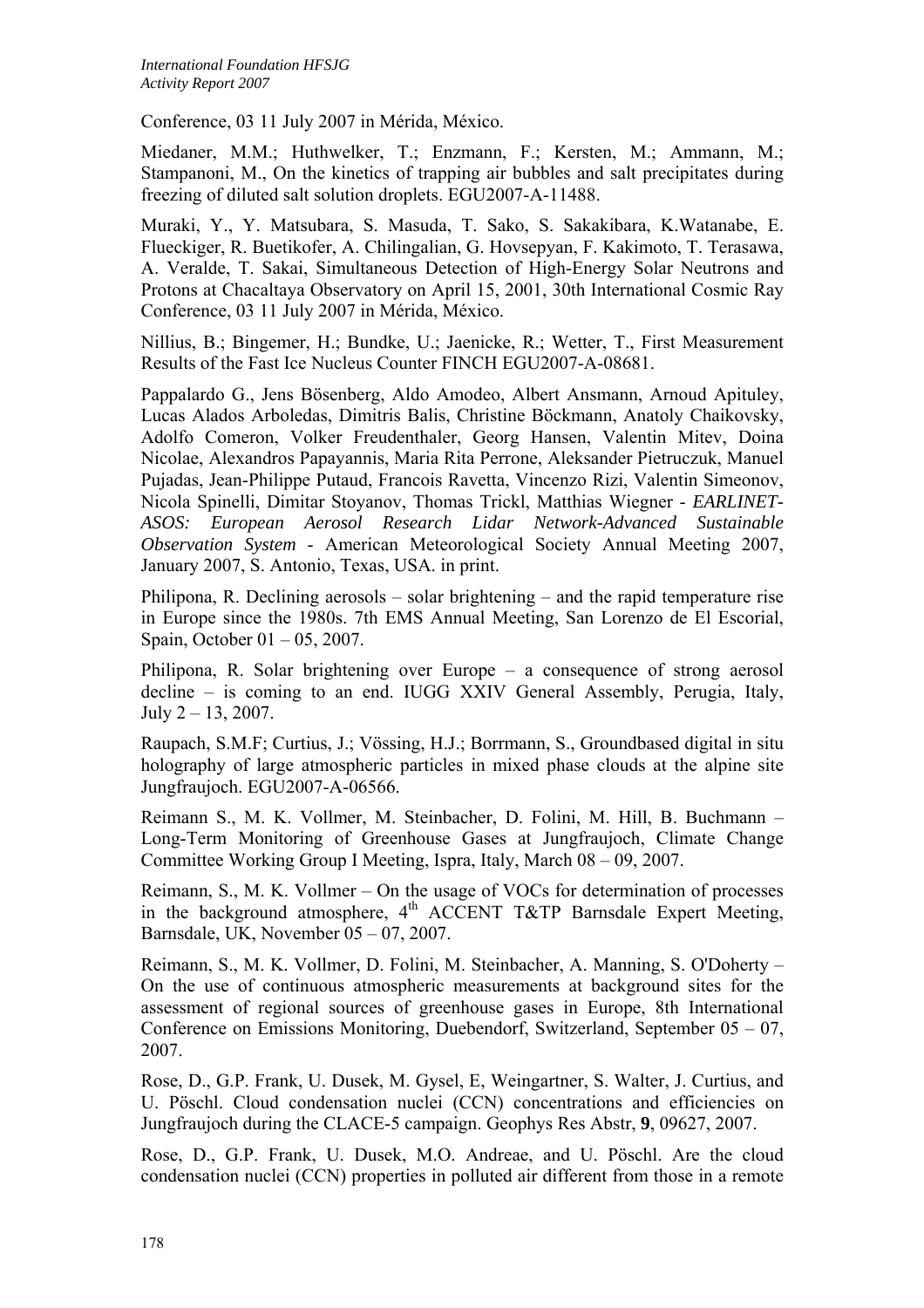region? Geophys Res Abstr, **9**, 09452, 2007.

Rose, D., G.P. Frank, U. Dusek, M.O. Andreae, and U. Pöschl. Are the cloud condensation nuclei (CCN) properties in polluted air different from those in a remote region? European Aersol Conference, Salzburg, 2007.

Rose, D.; Frank, G.P.; Dusek, U.; Gysel, M.; Weingartner, E.; Walter, S.; Curtius, J.; Pöschl, U., Cloud condensation nuclei (CCN) concentrations and efficiencies on Jungfraujoch during the CLACE-5 campaign. EGU2007-A-09627

Ruckstuhl, C. and R. Philipona. Solar irradiance changes in Switzerland since 1981. IUGG XXIV General Assembly, Perugia, Italy, July 2 – 13, 2007.

Ruhnke, R., Th. Blumenstock, P. Duchatelet, K. Hamann, F. Hase, W. Kouker, I. Kramer, E. Mahieu, S. Mikuteit, J. Notholt, Th. Reddmann, M. Schneider, B.-M. Sinnhuber, R. Sussmann, V. Velazco, T. Warneke and M. Wiehle, Measured and modelled trends of stratospheric Cly and Fy column amounts in the northern hemisphere, Geophysical Research Abstracts, **9**, 07597, 2007.

(http://www.cosis.net/abstracts/EGU2007/07597/EGU2007-J-07597.pdf)

Schmidhauser, R., G. Wehrle, P. Zieger, A. Jefferson, J. Ogren, E. Weingartner, U. Baltensperger, Aerosol light scattering at high relative humidity, European Aerosol Conference (EAC), Salzburg, Austria, September 9-14, 2007.

Schneider, J; Walter, S; Curtius, J; Drewnick, F; Borrmann, S; Mertes, S; Weingartner, E; Gysel, M; Cozic, J, In-situ analysis of free tropospheric aerosol and small ice crystal residuals using a high resolution aerosol mass spectrometer (HR-ToF-AMS) at Jungfraujoch during CLACE 5. EGU2007-A-07134

Seiz, G., and N. Foppa, Nationales Klima-Beobachtungssystem (GCOS Schweiz), pp. 92, Publikation von MeteoSchweiz und ProClim, Zürich, 2007.

Senten C., M. De Mazière, C. Hermans, B. Dils, M. Kruglanski, A. Merlaud, E. Neefs, F. Scolas, A.C. Vandaele, C. Vigouroux, K. Janssens, B. Barret, M. Carleer, P.F. Coheur, S. Fally, J.L. Baray, J. Leveau, J.M. Metzger and E. Mahieu, Groundbased FTIR measurements at Ile de La Réunion: Observations, error analysis and comparisons with satellite data, Geophysical Research Abstracts, **9**, 08640, 2007. (http://www.cosis.net/abstracts/EGU2007/08640/EGU2007-J-08640.pdf)

Sieg, K.; Fries, E.; Püttmann, W.; Jaeschke, W.; Winterhalter, R.; Williams, J. Occurrence of VOC in snow and ice in spring at Jungfraujoch (46.6°N, 8.0°E) in 2005 and 2006 during CLACE 4 and 5. EGU2007-A-07251

Steinbacher, M., Continuous  $H_2$  observations and  $H_2$  road tunnel studies in Switzerland, EUROHYDROS 1<sup>st</sup> annual meeting, Norwich, September 18-19, 2007.

Steinbacher, M., M. K. Vollmer, S. Henne, D. Brunner, B. Buchmann, S. Reimann – Non-CO<sub>2</sub> Greenhouse Gas Mixing Ratios at Jungfraujoch, Switzerland; Influence of Air Mass Origin, 14<sup>th</sup> WMO/IAEA Meeting of Experts on Carbon Dioxide, Other Greenhouse Gases, and Related Tracer Measurement Techniques, Helsinki, Finland, September 10 – 13, 2007.

Sun, K., C. Kramer, B. Mookerjea, V. Ossenkopf, M. Röllig, J. Stutzki, Study of photon dominated regions in IC 348, Triggered Star Formation in a Turbulent ISM, edited by B. G. Elmegreen and J. Palous. Proceedings of the International Astronomical Union 2, IAU Symposium #237, held 14-18 August, 2006 in Prague, Czech Republic. Cambridge University Press, 477-477, 2007.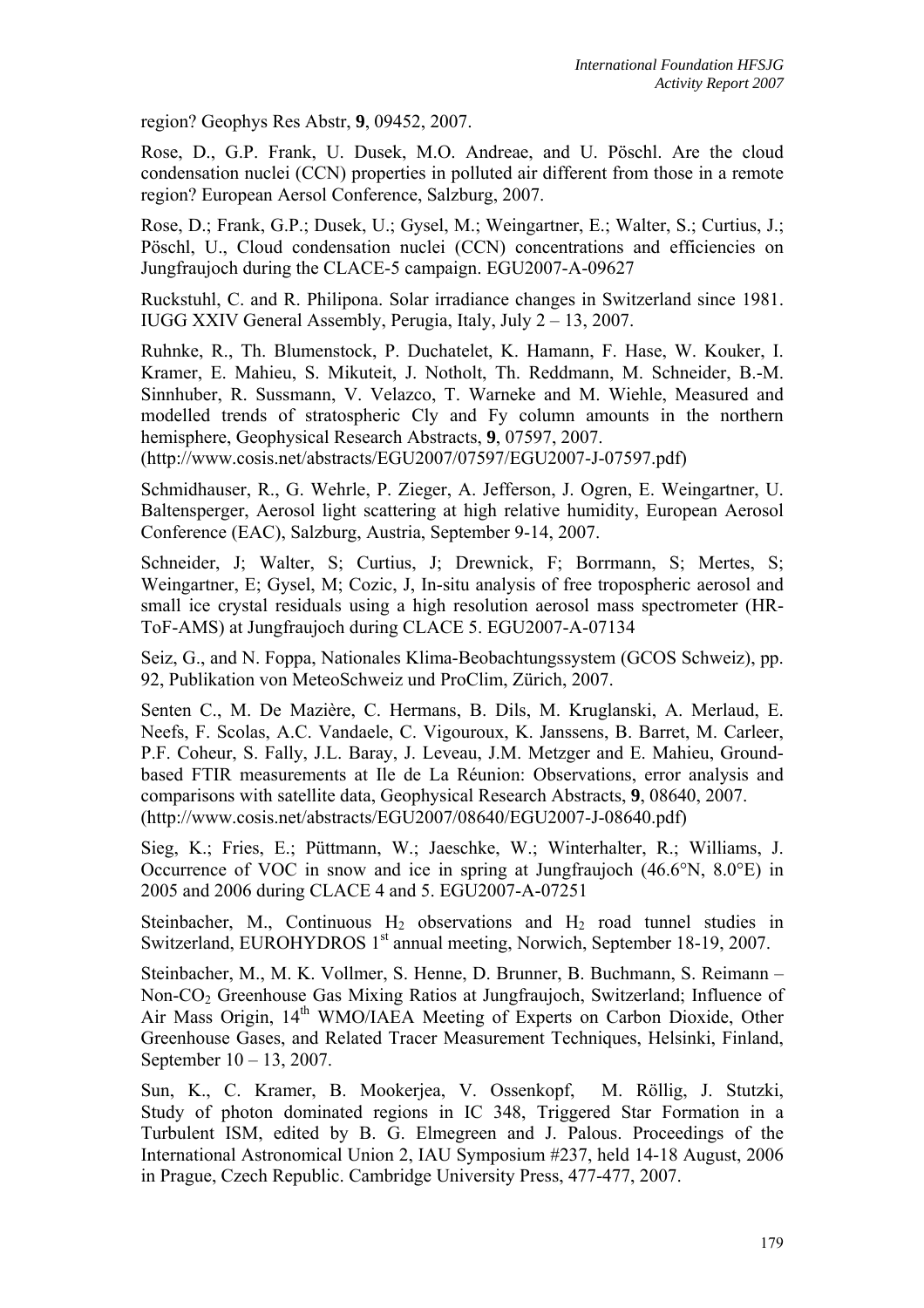*International Foundation HFSJG Activity Report 2007*

Török, Z., Platt, S. P., and Cai, X. X., SEE-inducing effects of cosmic rays at the High-Altitude Research Station Jungfraujoch compared to accelerated test data,  $9<sup>th</sup>$ European Conference on Radiation and its Effect on Components and Systems, RADECS 2007, Deauville, France, September 10-14, 2007, paper D-1.

Troller M., A. Geiger, D. Perler, H.-G. Kahle, D. Leuenberger, E. Brockmann (2007): GPS-Tomography for Meteorology: Impact on Operational Weather. Paper presented at the ION, 2007.

Troller M., D. Leuenberger, E. Brockmann, A. Geiger, H.-G. Kahle (2007): GPS-Tomography: Results and Analyses of the operational Determination of Humidity Profiles over Switzerland. Paper presented at the EGU Meeting in Vienna, Austria, April 15-20, 2007.

Tschudin, C. and I. Talzi, Turning Wireless Sensor Networks into a Science Grade Instrument, MICS newsletter, September 2007.

Verheggen, B., E. Weingartner, J. Cozic, M. Vana, J. Balzani, E. Fries, G. Legreid, A. Hirsikko, M. Kulmala, U. Baltensperger, Observations of Particle Nucleation and Growth Events in the Lower Free Troposphere, 17th International Conference on Nucleation & Atmospheric Aerosols, Galway, Ireland, August 13-17, 2007.

Vermeesch, P., HeberV., Strasky S., Kober, F., Schaefer, J., Baur, H., Schluechter, C., and Wieler, R., Cosmogenic 3He and 21Ne measured in artificial quartz targets after one year of exposure in the Swiss Alps, EGU fall meeting, Vienna.

Vlemmix, T., E.J. Brinksma, P.F. Levelt, R. Braak, B. Veihelmann, and J.P. Veefkind: Presentation "The GLOBE-Aerosol monitoring Project at KNMI", 2007 EGU General Assembly, April 19, 2007, Vienna, Austria.

Vlemmix, T: Presentation on results of GLOBE spring campaign, OMI Science Team conference, UMBC, Baltimore, 6/6/2007

Vollmer, M. K., S. Reimann, Foaming the north: Can new HFCs help to trace southern hemispheric OH? OH workshop, Max Planck Institute for Chemistry, Mainz, Germany, 25 – 26 March, 2007.

Vollmer, M. K., S. Reimann, S. Henne, and SOGE-A Team: SOGE-A activities in China, 36th meeting of AGAGE scientists and cooperating networks, La Jolla, CA, USA, 30 Oct – 2 Nov 2007.

Vollmer, M. K., Steinbacher, M., Reimann, S., Buchmann, B., Weilenmann, M., Fischer, A., Hill, M., Juergens, N. Atmospheric molecular hydrogen (H<sub>2</sub>): sources, sinks, and Empa's links, TECAT seminar, Empa Dubendorf, May 5, 2007.

Walker D., L. Vuilleumier and J. Staehelin: 2007. Short-term variability of erythemal UV radiation due to clouds. *Geophys. Res. Abstr.*, **9**, 11443. European Geosciences Union, General Assembly, Vienna, Austria, April 15 – 20, 2007.

Weingartner, E., Aerosol partitioning between interstitial and condensed phase in mixed-phase clouds, Aerosols - Properties, Processes and Climate (APPC), ESF - INTROP Conference, Crete, Greece, April 22-24, 2007.

Weingartner, E., J. Cozic, B. Verheggen, M. Gysel, U. Baltensperger, S. Mertes, K.N. Bower, I. Crawford, M. Flynn, P. Connolly, M. Gallagher, T. Choularton, U. Lohmann, D. Cziczo, J. Schneider, S. Walter, J. Curtius, S. Borrmann, A. Petzold, Partitioning of aerosol particles in mixed-phase clouds at a high alpine site, European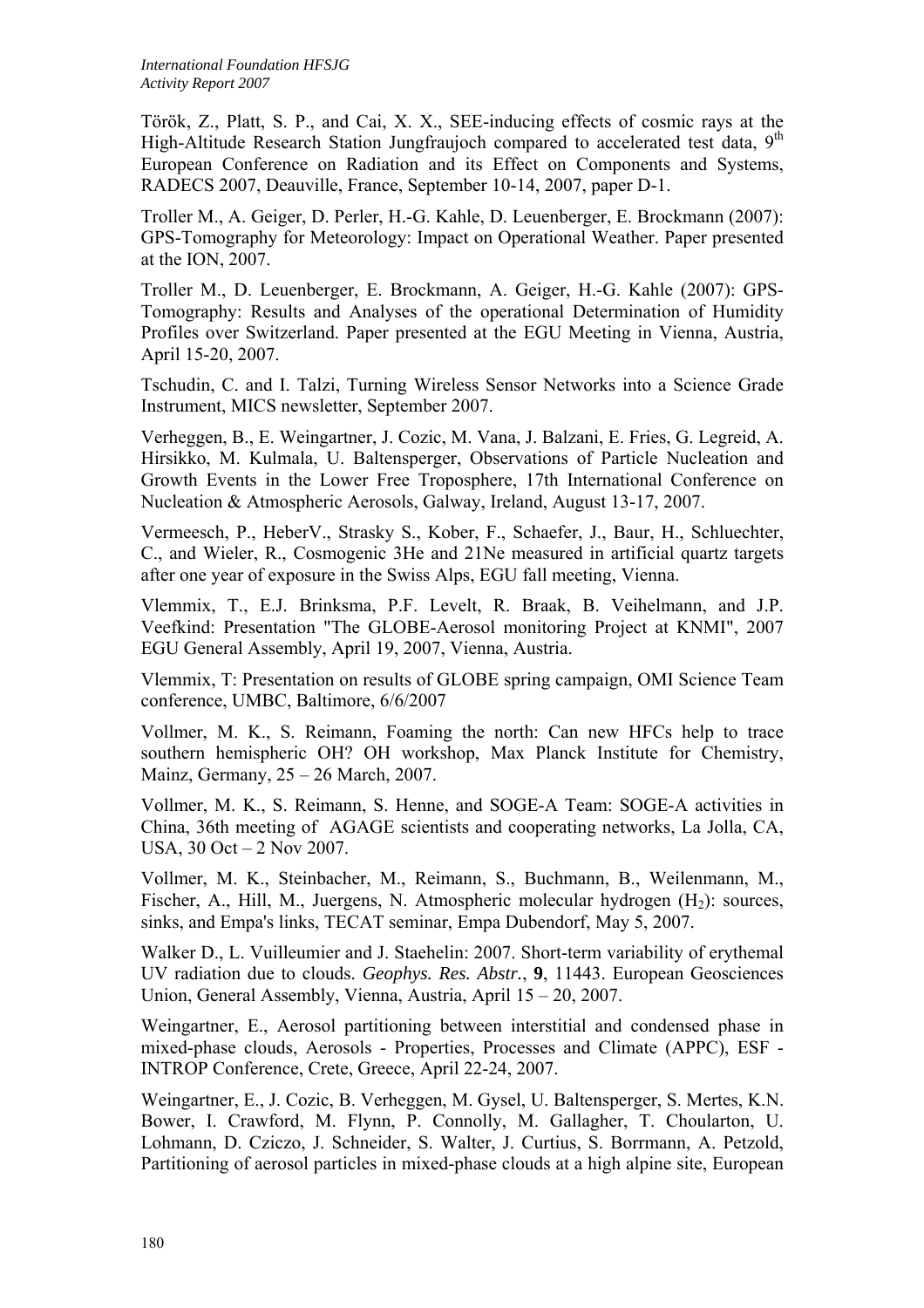Aerosol Conference (EAC), Salzburg, Austria, September 9-14, 2007.

Weingartner, E., J. Cozic, B. Verheggen, U. Baltensperger, S. Mertes, S. Walter, J. Schneider, J. Curtius, Proc. Impact of black carbon on climate: Interaction of soot containing particles with clouds, 11th ETH-Conference on Combustion Generated Nanoparticles, ETH Zürich, August 13-15, 2007.

Winterhalter, R.; Williams, J.; Fries, E.; Sieg, K.; Moortgat, G.K.. Concentrations of dicarboxylic acids in freshly precipitated snow samples at the high altitude research station Jungfraujoch during CLACE 5. EGU2007-A-02600

Worringen, A., N. Benker, M. Ebert, F. Zimmermann, S. Mertes, E. Weingartner, and S. Weinbruch, Characterization of ice residuals from the CLACE 5 experiment, EAC Salzburg, 2007.

Zanis, P., A. Ganser, C. Zellweger, S. Henne, M. Steinbacher, and J. Staehelin – On the seasonality of ozone production efficiency at Jungfraujoch in the Swiss Alps for undisturbed free tropospheric conditions,  $2<sup>nd</sup>$  ACCENT Symposium, Urbino, Italy, July 23 – 27, 2007.

### **Theses**

Cozic, J., Aerosol properties of the free troposphere and their interference with mixed-phase clouds. PhD Thesis, University of Bern, October 11, 2007.

Ristori, Pablo, Development of a high spatial and temporal resolution water vapor Raman lidar for turbulent observations, EPFL thesis No. 3963 (2007).

Sjogren, S., Hygroscopic properties of organic and inorganic aerosols. PhD Thesis, ETH Zürich, June 1, 2007.

Török, Z., Development of Image Processing Systems for Cosmic Ray Effect Analysis, PhD Thesis, University of Central Lancashire, 2007.

## **Data publications and reports**

Annalen 2006 MeteoSchweiz, "Ozone, rayonnement et aérosols (GAW)" in, Zürich SZ ISSN 0080.

BAFU 2007: NABEL Luftbelastung 2006. Messresultate des Nationalen Beobachtungsnetzes für Luftfremdstoffe (NABEL). Umwelt-Zustand Nr. 0726. Bundesamt für Umwelt, Bern. 139 S.

Balsiger, Hans und Erwin Flückiger, "75 Jahre Hochalpine Forschungsstation Jungfraujoch", Mitteilungen der Naturforschenden Gesellschaft in Bern, Neue Folge Band 64, 2007.

Bauder, A., R. Meister and D. Vonder Mühll, Messnetze der Kryosphäre: Schnee, Gletscher, Permafrost. Hydrologischer Atlas der Schweiz, Tafel 3.1. (2007).

Brockmann E., S. Grünig, D. Ineichen, S. Schaer and U. Wild (2007): "Automated GPS Network in Switzerland (AGNES)", International Foundation HFSJG, Activity Report 2006, University of Bern, 2007.

Clerbaux, C., D.M. Cunnold, J. Anderson, A. Engel, P.J. Fraser, E. Mahieu, A. Manning, J. Miller, S.A. Montzka, R. Nassar, R. Prinn, S. Reimann, C.P. Rinsland, P. Simmonds, D. Verdonik, R. Weiss, D. Wuebbles and Y. Yokouchi, Long-lived compounds, Chapter 1 of WMO Scientific Assessment of Ozone Depletion: 2006,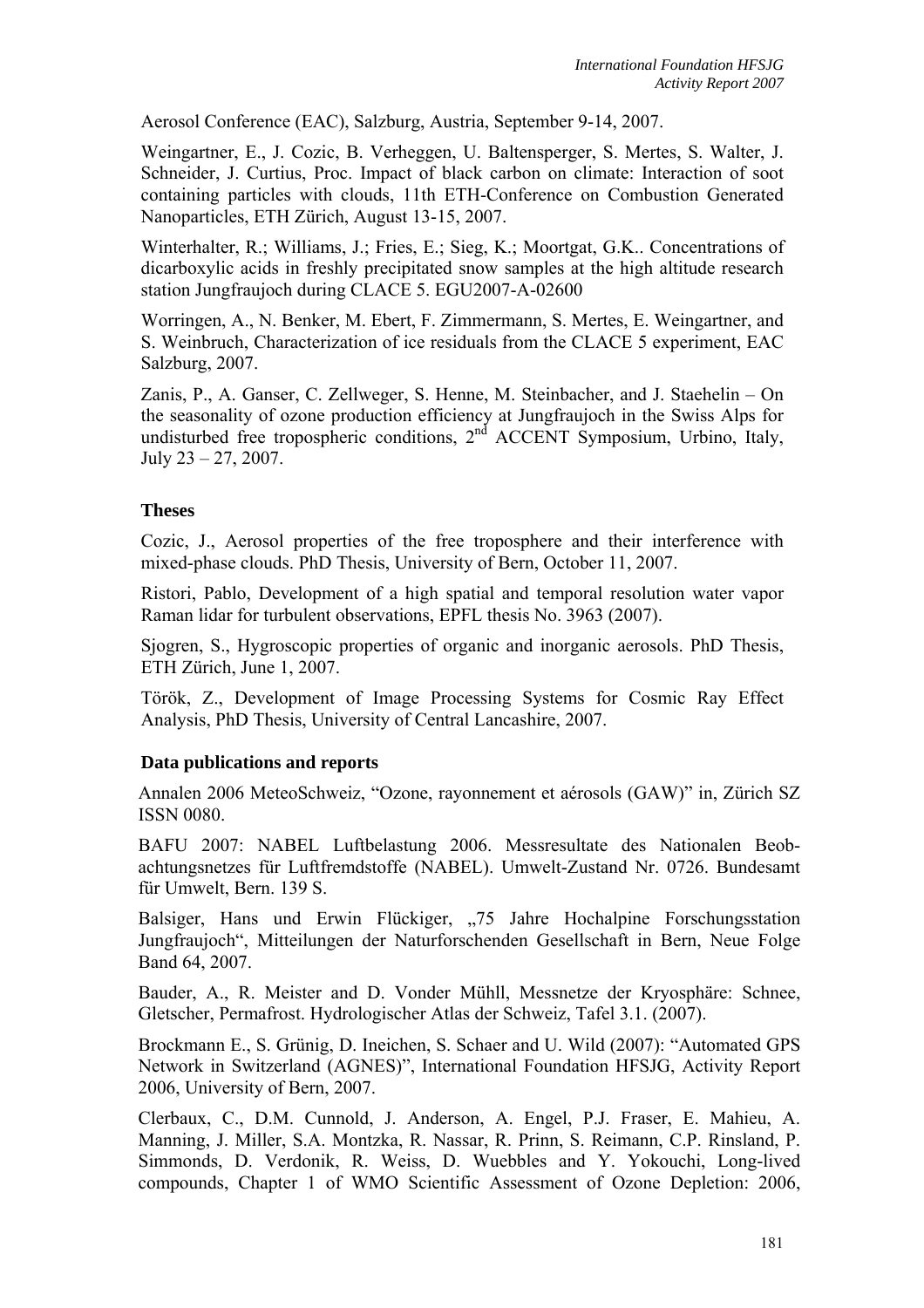WMO Report No. 50, 572 pp., World Meteorological Organization, Geneva, Switzerland, 2007.

Dils, B., M. De Mazière, T. Blumenstock, F. Hase, I. Kramer, E. Mahieu, P. Demoulin, P. Duchatelet, J. Mellqvist, A. Strandberg, M. Buchwitz, I. Khlystova, O. Schneising, V. Velazco, J. Notholt, R. Sussmann and W. Stremme, Validation of WFM-DOAS CO and CH4 Scientific Products using Ground-Based FTIR Measurements, in Observing Tropospheric Trace Constituents from Space, ACCENT-TROPOSAT-2 in 2006-7, J. Burrows and P. Borrell, Eds., 263-267, 2007.

Lambert, J.-C., I. De Smedt, J. Granville, and P. Valks, Initial validation of GOME-2 nitrogen dioxide columns (GDP 4.2 OTO/NO2 and NTO/NO2): March – June 2007, TN-IASB-GOME2-O3MSAF-NO2-01, O3MSAF Technical Report, EUMETSAT, 22 October 2007.

Mahieu, E., C. Servais, P. Duchatelet, R. Zander, P. Demoulin, M. De Mazière, C. Senten, K.A. Walker, C.D. Boone, C.P. Rinsland and P. Bernath, Optimisation of retrieval strategies using Jungfraujoch high-resolution FTIR observations for long-term trend studies and satellite validation, in Observing Tropospheric Trace Constituents from Space, ACCENT-TROPOSAT-2 in 2006-7, J. Burrows and P. Borrell, Eds., 280- 285, 2007.

Mahieu, E., P. Théate et V. Brahy, La destruction de la couche d'ozone, dans le chapitre 9 du Rapport analytique 2006-2007 sur l'état de l'environnement wallon, 316-321, Cellule Etat de l'Environnement Wallon, MRW – DGRNE, D/2007/5322/45, 736p., 2007.

Mahieu, E., R. Zander, P. Demoulin, P. Duchatelet, C. Servais, M. De Mazière and C.P. Rinsland, FTIR Observations at the Jungfraujoch Station for Long-term Monitoring of the Troposphere and Validation of Space-based Sensors, in Measuring Tropospheric Trace Constituents from Space, ACCENT-TROPOSAT-2 in 2005-6, J. Burrows and P. Borrell, Eds., 274-277, 2007.

Solutions for the Preservation of Aerospace Electronic Systems Reliability in the Atmospheric Neutron Environment SPAESRANE, MBDA UK report DR33269.

Strahlenschutz und Überwachung der Radioaktivität in der Schweiz; Ergebnisse 2006, Bundesamt für Gesundheit BAG, Juni 2007.

Umweltradioaktivität und Strahlendosen in der Schweiz, Bundesamt für Gesundheit, Abteilung Strahlenschutz, 2004, 2005, 2006, 2007 (in preparation)

Vonder Mühll et al. (2007) Permafrost in Switzerland. Glaciologicial Report (Permafrost) No. 4/5. 107p.

## **Popular publications and presentations**

Bauder A., "Die Schweizer Gletscher in einem sich verändernden Klima", Rotary-Club Schaffhausen, 8.1.2007.

Bauder A., "Gletscherveränderungen in den Schweizer Alpen", Studienwoche Freie Waldorfschule Esslingen, Steingletscher, 18.7.2007.

Brockmann E. (2007): Contribution of swisstopo to GANUWE. Kick-off Meeting in Zürich, ETHZ, 18.1.2007.

Brockmann E. (2007): GNSS infrastructure and geodetic datum; how to incorporate CORS stations to the EPN network. Presentation at the Trimble 2007 GNSS Network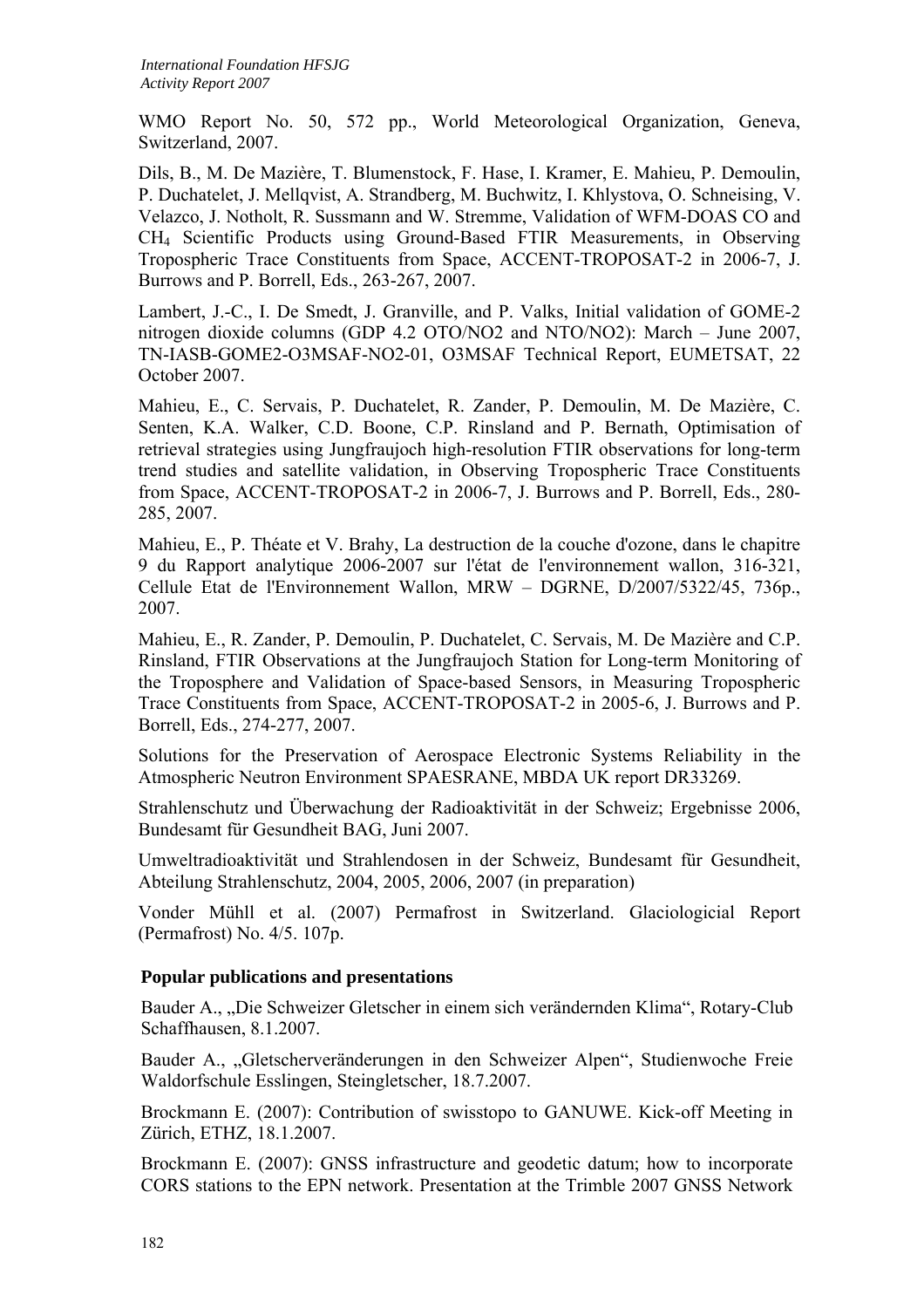Operator Seminar, Barcelona, May 29-30 2007.

Brockmann E., D. Ineichen, S. Schaer, U. Wild (2007): GNSS activities within the Automated GPS Network of Switzerland (AGNES). Poster presented at the Trimble 2007 GNSS Network Operator Seminar, Barcelona, May 29-30 2007.

Brockmann E., D. Ineichen, S. Schaer, U. Wild (2007): GNSS activities within the Automated GPS Network of Switzerland (AGNES). Poster presented to the General Assembly of the International Union of Geodesy and Geophysics, Perugia, Italy, July 2-13, 2007.

Cziczo, D. J., A Nice Place To Ski, But How About To Study Clouds?, Particle Distributions (2007).

Flückiger, E., Die Hochalpine Forschungsstation Jungfraujoch, in Welt der Alpen - Erbe der Welt, A. Wallner, E. Bäschlin, M. Grosjean, T. Labhart, U. Schüpbach und U. Wiesmann (Herausgeber), Haupt Verlag, Jahrbuch der Geographischen Gesellschaft Bern, Band 62/2007, s. 149 - 161, 2007.

Häberlin H., "Photovoltaik – Strom aus Sonnenlicht für Verbundnetz und Inselanlagen". AZ-Verlag, CH-5001 Aarau, 2007, ISBN 978-3-905214-53-6 and VDE Verlag, Berlin, ISBN 978-3-8007-3003-2" (in German).

Mahieu, Emmanuel, "Dernières tendances pour l'ozone", University of Liège monthly magazine "Le 15ème jour du mois", nº 162, March 2007.

Noetzli, J., Vonder Mühll, D., Roer, I., Delaloye, R., Frei, C., Gruber, S., Haeberli, W., Hoelzle, M. & Phillips, M. (2007): Permafrost in den Schweizer Alpen 2004/05 und 2005/06. Die Alpen 9, 10-17.

swipos-News 01-03/2007 (April, September, December 2007), Bundesamt für Landestopographie, Bern.

"Un thermomètre pour mesurer la fièvre des Alpes", l'Hebdo, p. 15, August 9, 2007.

Troller M., D. Leuenberger, E. Brockmann, A. Geiger, H.-G. Kahle (2007): Impact of GPS-Tomography on operational weather forecast: Determination of the 3D distribution of humidity. Paper presented at the Timenav'07 Frequency Time Navigation, May 29 – June 1st 2007, Geneva.

#### **Radio and television**

"Felssturz; wenn die Berge brüchig werden" Documentary on rockfall and permafrost with PERMASENSE among others, ZDF / 3sat Film, May 2007.

"Forschungsstation Jungfraujoch ist Hochburg der Klimaforschung", SF1, Schweiz Aktuell, May 3, 2007.

"La recherche: notre avenir!", interview with Christian Servais at the Jungfraujoch, in a film by Bernard Balteau, created for the  $80<sup>th</sup>$  anniversary of Belgian FNRS (Fonds national de la Recherche scientifique), IPEP and RTBF, October 1, 2007.

"L'avenir sera-t-il caniculaire?", participation of Emmanuel Mahieu to the "Controverse" debate about human influence over climatic changes, Belgian television RTL-TVI, February 4, 2007.

"Recovery of the ozone layer", by Emmanuel Mahieu, Belgian radio RTBF – La Première, September 13, 2007.